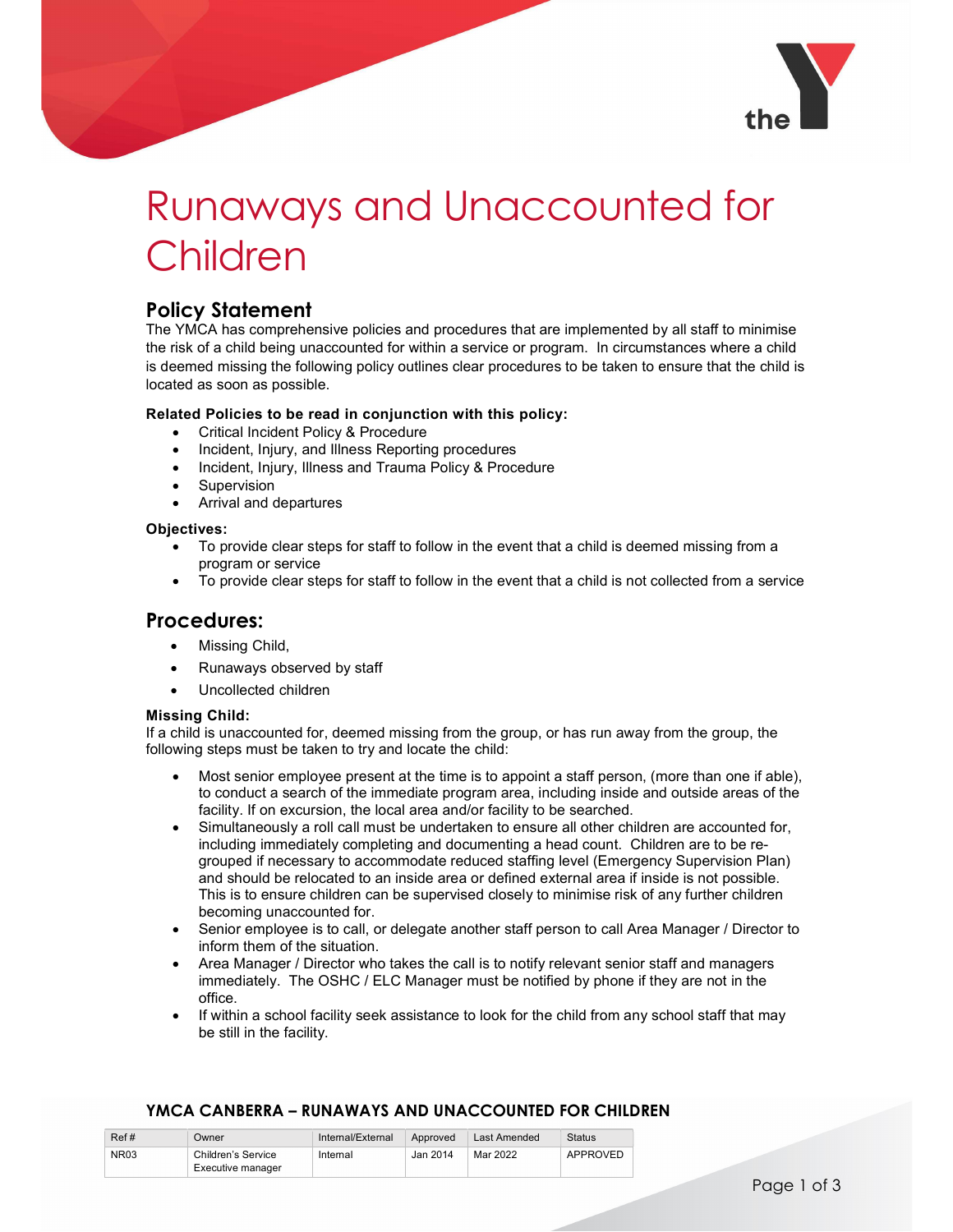

- If child has not been located in the local area, a wider search should be undertaken by a designated staff person. This person should take a mobile phone in order to report back any developments regarding the search.
- The Manager/ Executive Manager should at this stage inform CEO if the situation
- At the same time as a wider search is initiated the parents of the missing child should be informed. The parents must be told that an initial search of the local area has failed to locate their child, that you are continuing to look for the child, but at this stage, you are required to inform the police.
- The parents may be able to offer suggestions as to where the search could be directed, for example they may have gone to a relative or friend's house nearby.
- If parents can't be contacted, all other contacts identified on enrolment form are to be tried.
- Police to be informed of missing child, and staff to follow advice from police.
- Senior employee on site and other employees are to try and record or note times of steps taken during the whole procedure including last known time the child was seen.
- Parents collecting children from the program can be informed of the incident and that staff are following procedure in trying to locate the child. There is no need to give any further information.
- When all of the above steps have been taken, and as soon as possible after the incident, staff must be debriefed and offered counselling. A full and detailed incident report must be completed, by all employees involved in the incident, documented immediately and logged online via the incident reporting system no later than 24hours after the incident including details of head count and frequency
- Any media requests for comment must be referred directly to the CEO of the YMCA of Canberra
- Follow up may include reviewing guidelines for the supervision of children, and reporting back to the families and school community.

#### Runaway that has been observed by staff member:

In instances where a child decides to leave the service of their own accord and this is witnessed by a staff member the following steps should be followed;

- Every effort should be made to talk the child into remaining within the boundaries of the service
- A second staff member needs to be made aware of the situation so that assistance can be provided. This may mean sending a child with a message to another staff member so that staff member can maintain a visual of the child.
- If all efforts to maintain the child within the boundaries of the service fail a staff member should tail the child. This staff member must take a mobile phone with them
- The parents of the child should be contacted to inform them of the situation. If not available other contacts as listed on the enrolment form should be tried.
- Area Manager / Director should be informed of the situation as soon as practicable. Any employee who takes this call will inform all relevant senior staff & managers in the office. OSHC / ELC Manager or CS Executive manager should be notified by phone if they are not in the office.
- The tailing staff member should report back to the senior employee regularly, physical restraint of the child should be avoided unless they are in imminent danger eg. Stepping onto road with traffic

#### Uncollected Children:

 Children must be collected from all services before the stated closing time of the service. A fee of \$5 per child per minute past closing time will be charged for the late collection of children

#### Ref # Owner Internal/External Approved Last Amended Status NR03 Children's Service Internal Jan 2014 Executive manager Internal Jan 2014 Mar 2022 APPROVED

#### YMCA CANBERRA – RUNAWAYS AND UNACCOUNTED FOR CHILDREN